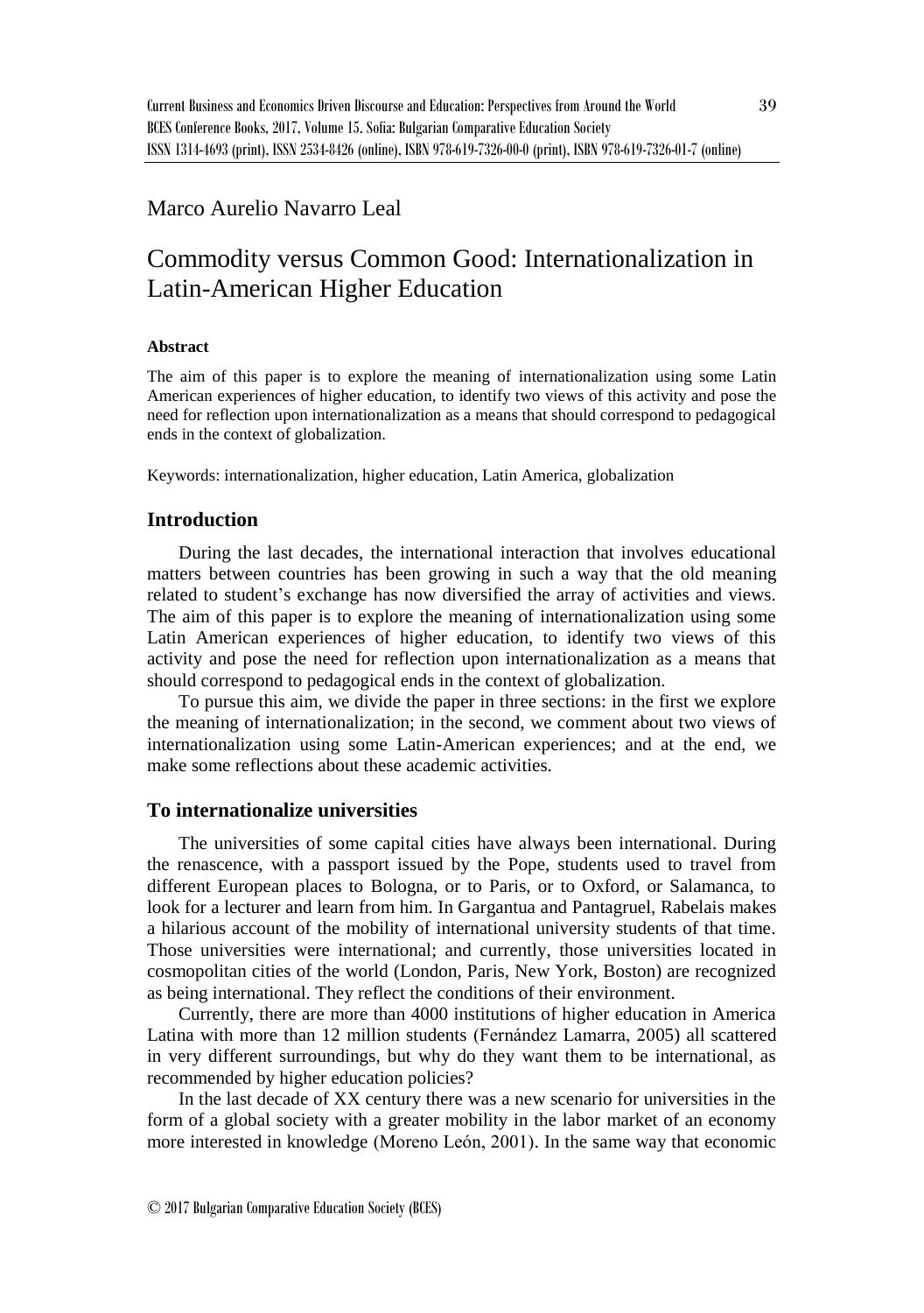systems went to a new geopolitical order, where countries regrouped themselves, higher education systems went to establish similar relations with different degrees of success. There was a need to inter-connect economies and there was also a need to inter-connect higher education systems. The European Community, for instance, has been working towards an integration of a higher education system through what is known as the Bologna Declaration that leads to the European Space of Higher Education (Mora, 2005; Olmos & Torres, 2016).

Latin American economies are not integrated in one block, like the European Community. Nevertheless, in the context of the restructuring of international capitalism, called "globalization", in the American continent there have been some sub-regional groupings, like the North American Free Trade Agreement (NAFTA), the Centro American Common Market (MCCA), or the Common Market of the South Cone (Mercosur).

Economic grouping involve internationalization of higher education as an answer to cope with new demands, like the Plan for Regional Integration of Central American Higher education (Plan de Integración Regional de la Educación Superior Centro Americana) (González García & Muñoz Varela, 2010), or the Iberoamerican Space of Knowledge (Espacio Iberoamericano del Conocimiento) which main objective is "to develop a space of collaboration and interaction in research and higher education as propellers for generation of scientific and technological knowledge" (Toscano, 2009, p. 85).

For internationalization there is an array of practices that go from a restricted meaning like traditional notion of exchange of students and faculty, to a more elaborated and comprehensive meaning, that in terms of Jane Knight (2008), "incorporates an international, intercultural or global dimension to the objectives, functions and organization of all activities of university, not only in curricular activity, but in research, university services and teaching".

Internationalization in universities has taken different paths and meanings. Usually, it is motivated in terms of collaboration, although some scholars have identified some competitive approaches, especially when internationalization is driven by market forces.

According to Hans De Wit (2005) from exchange of students, faculties and agreements it is observed that "international dimension of higher education is becoming more oriented towards competence between universities, between higher education sectors and between different regions"; especially after the inclusion of education services into the regulations of the World Trade Organization, a new set of terms navigate the internationalization discourse, such as transnational education, borderless education, education abroad, overseas education, international trade of educational services, and so on. Mobility is no longer an exclusive activity of students and faculty; nowadays it is also an activity of programs and universities as well.

#### **Commodity versus public good**

In this context, it is possible to identify two confronting views of internationalization. On the one hand, there is a competitive internationalization that is a dependent variable of economic globalization (Wit, 2005). It is conceived as one of the reactions of universities to the challenges and opportunities of globalization.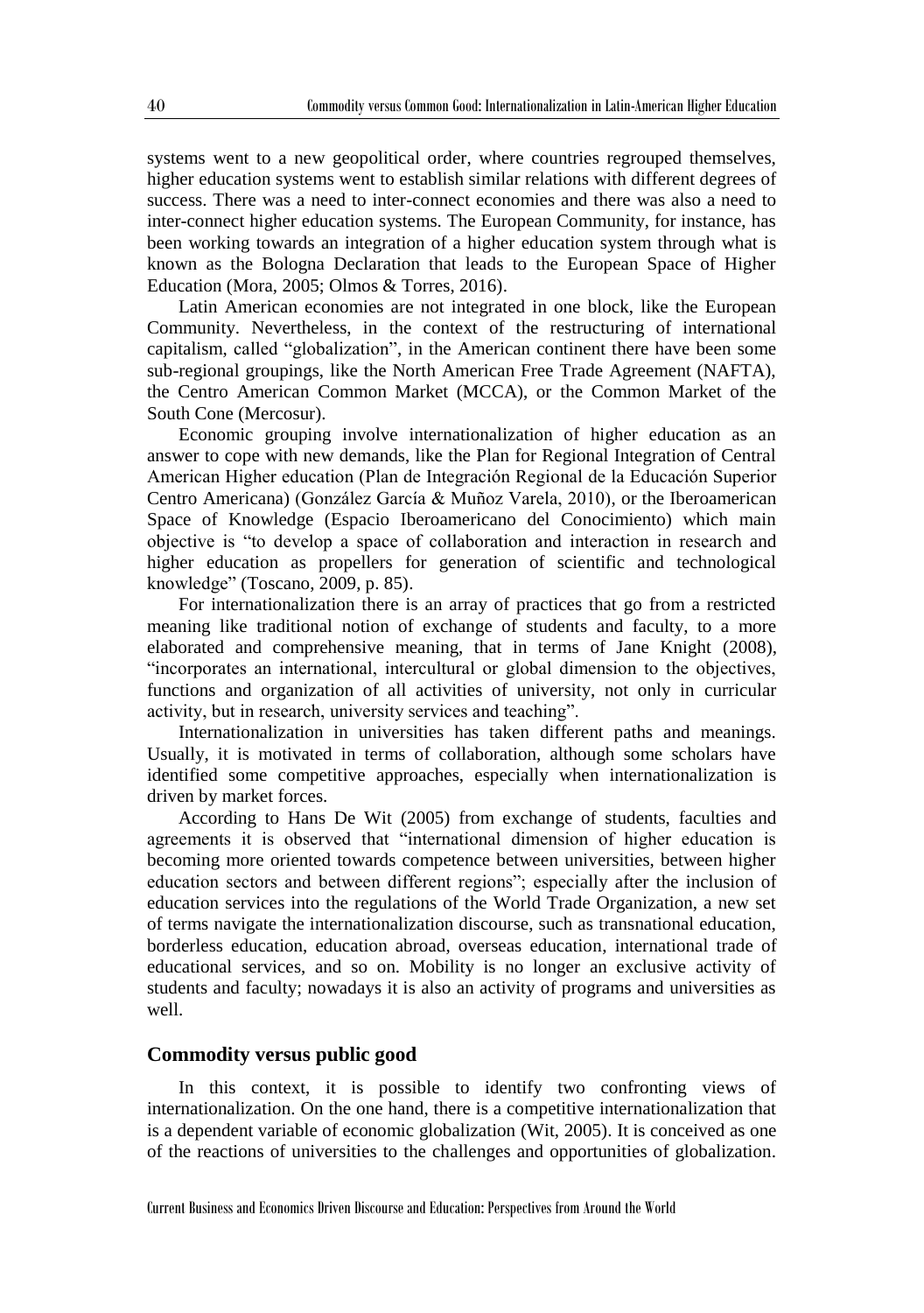Competitiveness is the locus for these institutions to gain international visibility and benefit from abroad. Internationalization becomes part of a marketing program for the attraction of fees and grants. In this perspective, according to Zarur (2008), education becomes a commodity.

On the other hand, there is a solidarity internationalization, which according to Zarur (2008) includes a set of cooperative activities between universities from different countries for mutual benefit; to broaden the possibilities for increasing knowledge and the development of other cultures; possibilities of agreements to devise joint exchange and mobility programs for increasing the feeling of membership to the region and enrich the education of students, faculty and researchers in the aim of Latin-American and Caribbean integration.

In this perspective, solidarity internationalization becomes a horizontal activity that may influence the institutional and public policies in the updating of faculty, in the supply of programs for undergraduate, graduate, continuing education; in social and linking or extension activities to society, and especially in the overall universities contribution to development. In this perspective education becomes a public good instead of a commodity.

Among Latin American scholars the assumption of education as a public good has gained a high level of consensus. Evidence of this was manifested in both, the Regional Conference of Higher Education of Cartagena in 2008 and in the World Conference of Higher Education of Paris, in 2009, where "the definition of 'public good' was strongly supported by Latin-American participants confronting this view with participants from developed countries" (Fernández Lamarra, 2012).

In relation to the notion of higher education as a public good and knowledge as a social good, in the same year of the Cartagena Conference, Tunnerman expressed that "there is still a battle going on facing the claims of certain organisms, among them the World Trade Organization, for reducing these notions to mere categories of commodities under the rules of the market" (2008, p. 39).

#### *Competitive internationalization*

During the last decade the university "rankings" have played a major role in the international merchandising of universities. On them, every year, quite the same universities are in the first places and the rest of the institutions want to be located in a place near to them in order to resemble the models. This is a source of reputation and a symbol of prestige to attract more clients. Forget about promoting a university model that eventually could lead to isomorphism.

More recently, there have been the university fairs in Latin American major cities. The largest is the International Education EXPO Road Show, which "offers international education institutions, of any discipline and from any country, the opportunity to present their courses to thousands of pre-selected and pre-screened students in Mexico's most productive markets during Mexico's leading International Student Recruitment Fairs".

There are reasons to attend the Mexican EXPO Road Show, the website refers that the 21st International Education Mexico EXPO Roadshow held in the spring of 2012 received over 22,600 students for the total EXPO. Mexico is the 11th largest economy in the world, and consistently ranks among the top ten countries sending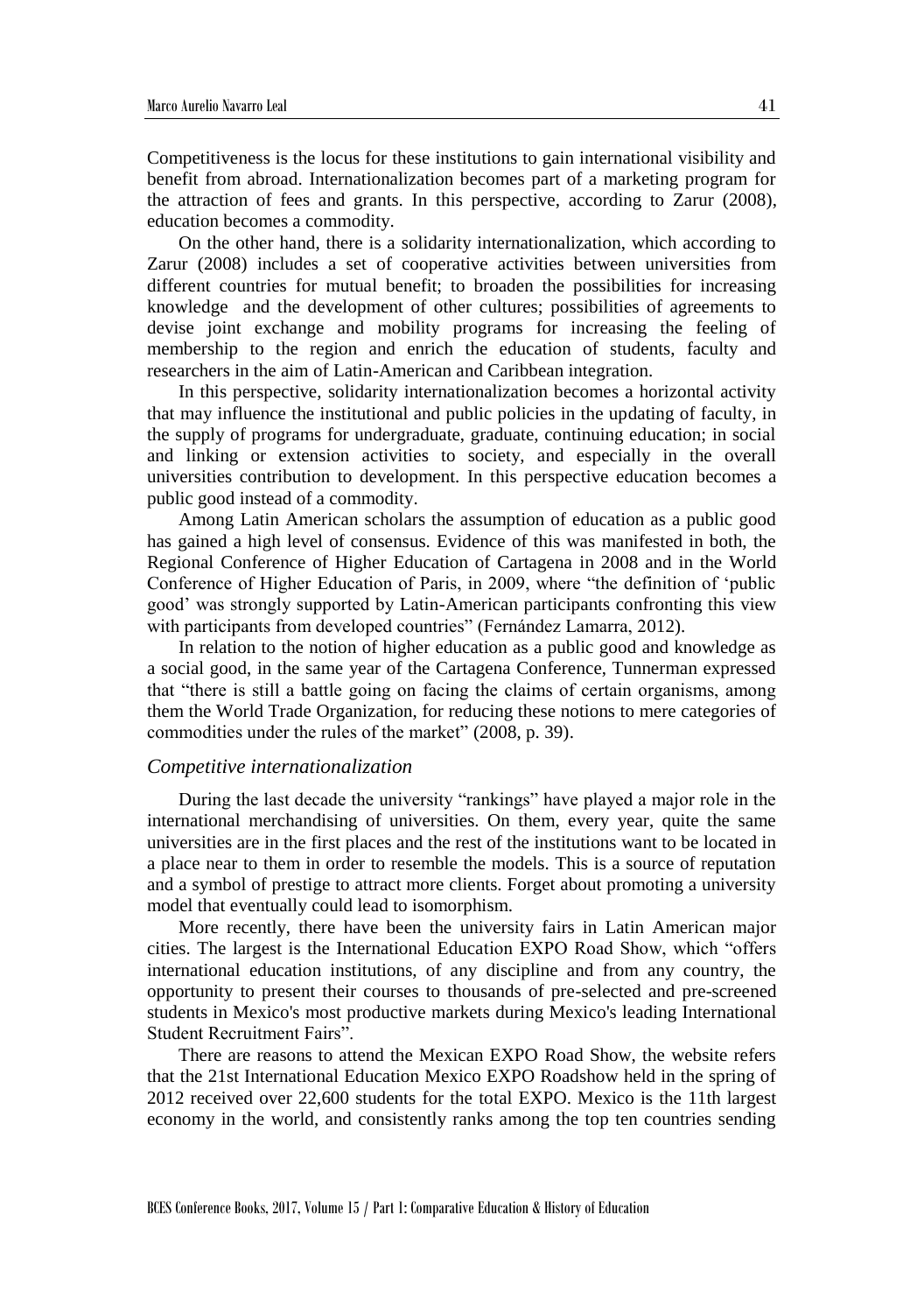students to the USA and Canada. There are more than 24,000 students choosing to study abroad, selecting destinations such as Spain, UK, and USA.

This fair not only goes to the three largest cities in Mexico, it goes also to most of the major cities in Latin America twice a year. Organizers arrange all logistics, accommodation, transportation and translation needs.

One more example of this competence driven internationalization will be different supply modes of educational services ruled by the World Trade Organization. There is the case of the Laureate Group, who is buying private universities in different countries to act as 'for profit' universities. Or the case of virtual institutions like Phoenix University, or Northern University, which sell courses and graduate degrees, that at the end have to be validated by a local university in order to have a certification for work.

In the competitive internationalization there is an exacerbated motivation for academic mobility, the fees paid by foreign students to universities of United States, Canada and Europe represent a very interesting financial flow, given that every year many countries have a good budget to invest in human capital; but not only that, foundations are also prepared to deposit a good amount of grants to support "world class universities".

#### *Solidarity internationalization*

Of course, not all internationalization in Latin America is competitive in orientation, there is also solidarity internationalization. This, as we have said some lines above, is referred to activities agreed by networks of colleagues from different countries, for the sake of sharing academic experiences and resources, usually through student and faculty mobility or developing common research projects, lectures, conferences, and so on.

This is the case, for instance, the activities carried out between colleagues from the neighboring states of the Autonomous University of Sonora, in México, and the University of Arizona; or the Autonomous University of Tamaulipas, in México, and the University of Texas. Even without a formal agreement between institutions, colleagues have spontaneous and productive academic interactions.

The narratives by Vega (2012) and by Parrino and Efron (2012) exhibit an account about how, during more than a decade, the annual conferences of University Management in South America have been an instrument to develop different international initiatives. Besides mobility of students and faculty, other activities have evolved, like the publication of collective books and journals, collaborative dissertation committees and the organization of lectures by visiting scholars.

According to Vega (2012), these conferences started "by virtue of the personal relationship" between professors of the Group of Research in University Management from the Federal University of Santa Catarina, Brazil, and the National University of Mar del Plata, in Argentina. Through the years, the annual conferences have been organized by universities in different countries like the National University of Tres de Febrero (Argentina), the Regional University of Blumenau (Brazil), and the Universidad Tecnológica Intercontinental (Paraguay) and recently the Universidad Veracruzana (México). Every year the attendance to the conference becomes more international with delegates from universities throughout Latin American countries, who are prepared to contribute in any academic initiative.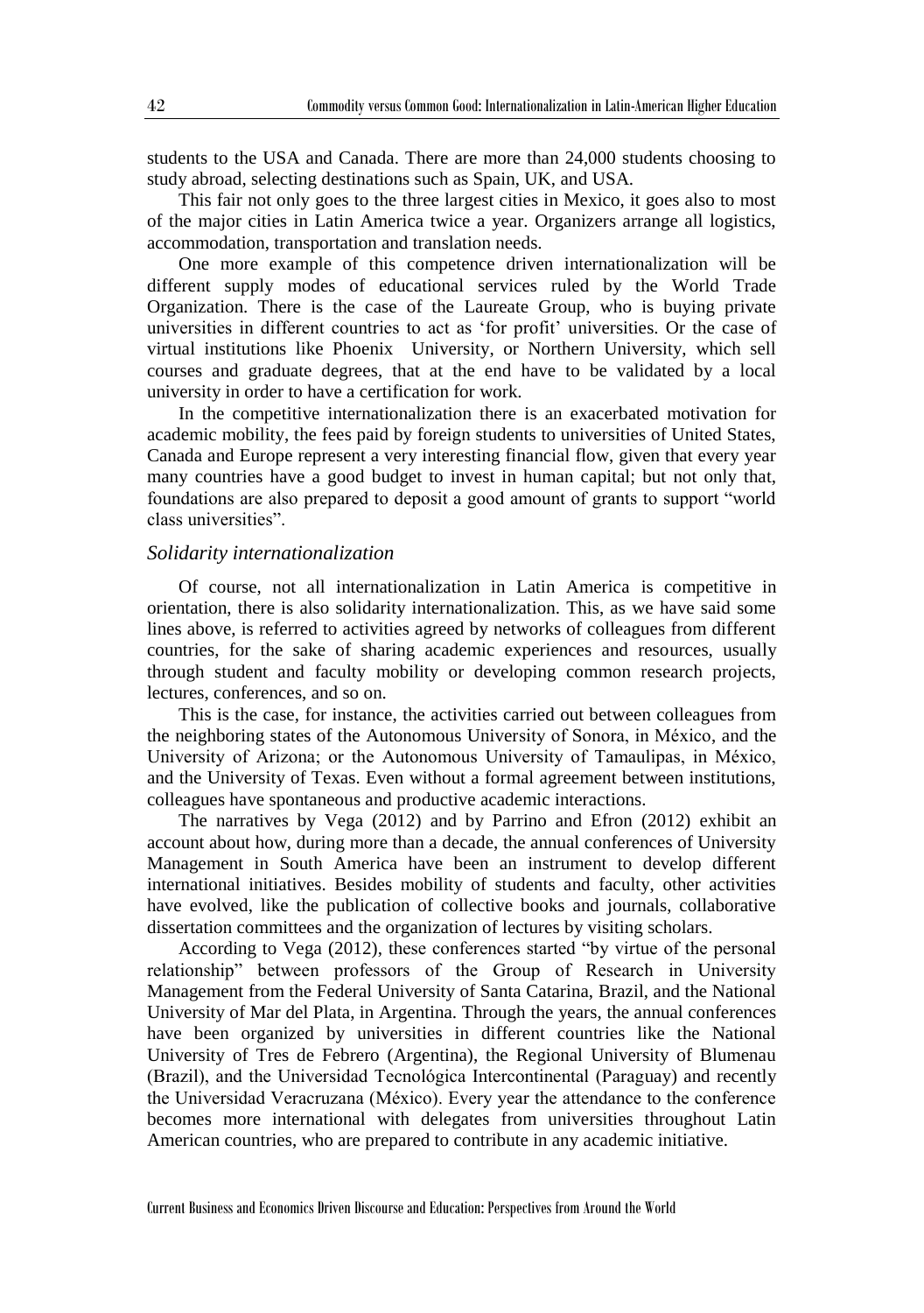In the context of economic agreements celebrated between governments, there are some organizations that have been set up to help internationalization, for instance the Consortium for North American Higher Education Collaboration (CONAHEC) which was founded on the light of the North American Free Trade Agreement (NAFTA) with some financial support from the Mexican Undersecretary of Higher Education, the US Fund for the Improvement of Post Secondary Education (FIPSE) and the Canadian Western Interstate Commission for Higher Education (WICHE). With the time, more organizations have supported CONAHEC initiatives such as the Ford Foundation, and the LUMINA Foundation.

Experience has shown that initiatives of based upon personal relationship of participants, with a spirit of solidarity, tend to be more successful over time than those initiatives based only in marketing grounds.

#### **Final thoughts**

Universities, to cope with new political, economic, technological and environmental demands of globalization, are called to participate in activities that allow students and faculty to interact with their peers from other countries, not only with the aim of becoming more competitive, but also to recognize cultural diversity and develop a compromise with global problems. Therefore internationalization has been assumed by universities as a policy for institutional development.

Nevertheless, in this paper we have identified two views of internationalization categorized as competitive and solidarity. We have related to some experiences from Latin America to illustrate the two categories, but the purpose for doing this is to bring about a reflection about why do we need internationalization? And what kind of internationalization do we want?

Since internationalization is not an end, but a means to enrich education, we have to connect our questions to the aims of education, which in time are connected to the construction of a particular society. To look at education as a commodity means to place principles, values and history of society in a second place since principles that should govern from this perspective are the principles of the market, which in the new context is the global market, with a future of alienation of the next generations.

On the other hand, there is a different view of internationalization that looks at education as a process of solidarity cooperation for mutual benefits, assuming with respect the different cultures, and with the aim of constructing a society according to the values and principles of equity and inclusion. Thus, internationalization is not an end in itself, but a means related to particular pedagogical ends to cope with new global demands.

#### **References**

- Fernández Lamarra, N. (2005): La necesidad de la convergencia de la Educación Superior en América Latina. En J.-G. Mora & N. Fernández Lamarra, *Educación Superior. Convergencia entre América Latina y Europa* (págs. 230-233). Buenos Aires: Universidad Nacional de Tres de Febrero.
- Fernández Lamarra, N. (2012): Las políticas y la gestión universitaria en América Latina. Situación, problemas y perspectivas. En N. Fernández Lamarra, *La gestión universitaria*

BCES Conference Books, 2017, Volume 15 / Part 1: Comparative Education & History of Education